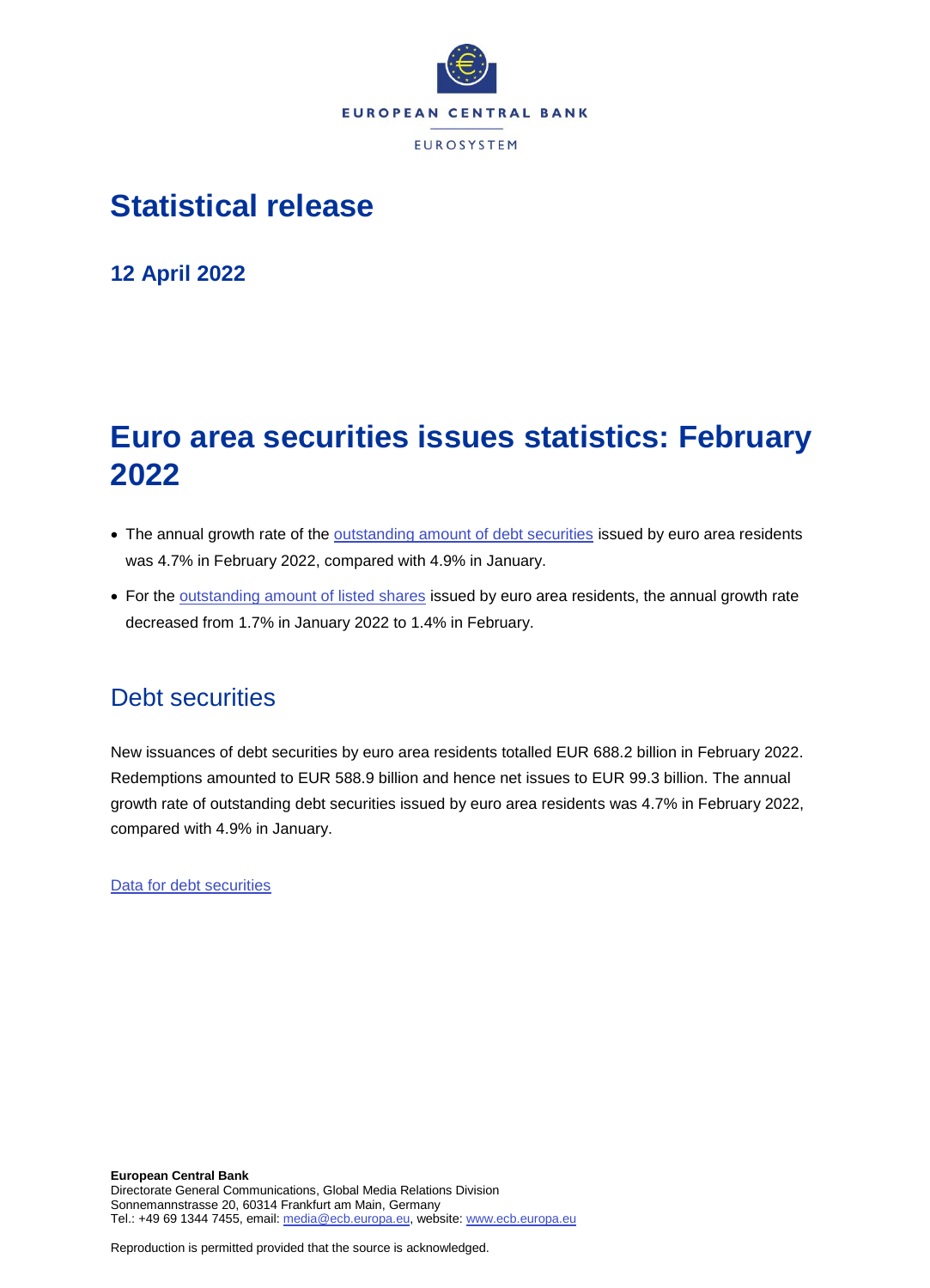### **Chart 1**

Debt securities issued by euro area residents



### Breakdown by maturity

The annual rate of change of outstanding short-term debt securities was -7.7% in February 2022, compared with -8.0% in January. For long-term debt securities, the annual growth rate decreased from 6.1% in January 2022 to 5.8% in February. The annual growth rate of outstanding fixed rate long-term debt securities decreased from 6.6% in January 2022 to 6.2% in February. The annual growth rate of outstanding variable rate long-term debt securities decreased from 3.3% in January 2022 to 3.0% in February.

### [Data for breakdown by maturity](http://sdw.ecb.europa.eu/browseSelection.do?type=series&q=SEC.M.I8.1000.F33100.N.I.Z01.A.Z%2c+SEC.M.I8.1000.F33200.N.I.Z01.A.Z%2c+SEC.M.I8.1000.F33201.N.I.Z01.A.Z%2c+SEC.M.I8.1000.F33202.N.I.Z01.A.Z&node=SEARCHRESULTS&ec=&oc=&rc=&cv=&pb=&dc=&df=)

### Breakdown by sector

**European Central Bank** Directorate General Communications, Global Media Relations Division Sonnemannstrasse 20, 60314 Frankfurt am Main, Germany Tel.: +49 69 1344 7455, email[: media@ecb.europa.eu,](mailto:media@ecb.europa.eu) website[: www.ecb.europa.eu](file:///C:/Users/pironem/Desktop/www.ecb.europa.eu)

Reproduction is permitted provided that the source is acknowledged.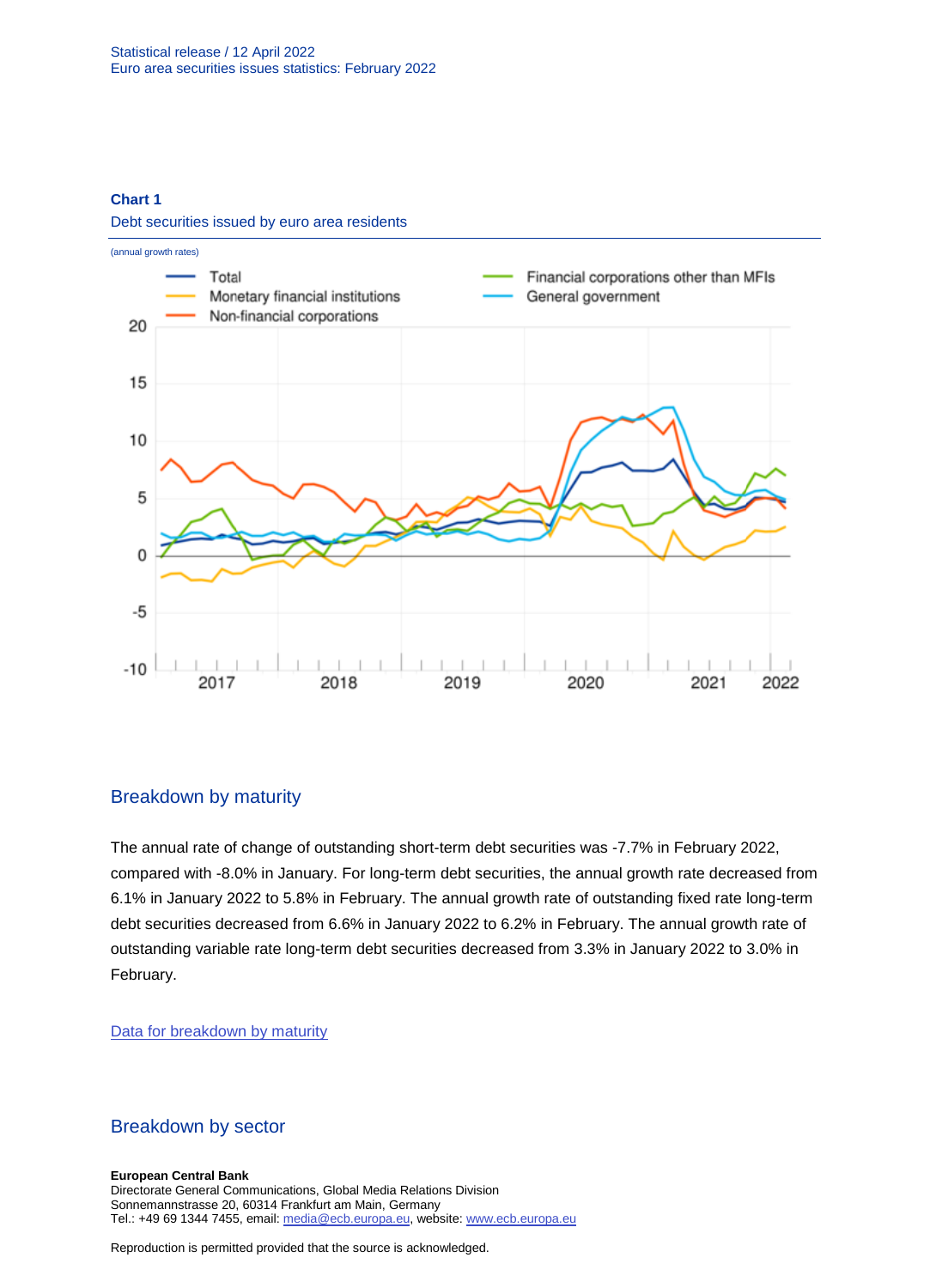As regards the sectoral breakdown, the annual growth rate of outstanding debt securities issued by non-financial corporations decreased from 5.0% in January 2022 to 4.1% in February. For the monetary financial institutions (MFIs) sector, this growth rate increased from 2.2% in January 2022 to 2.6% in February. The annual growth rate of outstanding debt securities issued by financial corporations other than MFIs decreased from 7.6% in January 2022 to 7.0% in February. For the general government, this growth rate decreased from 5.2% in January 2022 to 4.9% in February.

The annual rate of change of outstanding short-term debt securities issued by MFIs was -6.9% in February 2022, unchanged from January. The annual growth rate of outstanding long-term debt securities issued by MFIs increased from 3.3% in January 2022 to 3.8% in February.

### [Data for breakdown by sector](http://sdw.ecb.europa.eu/browseSelection.do?type=series&q=SEC.M.I8.1100.F33000.N.I.Z01.A.Z%2cSEC.M.I8.1220.F33000.N.I.Z01.A.Z%2cSEC.M.I8.1235.F33000.N.I.Z01.A.Z%2cSEC.M.I8.1300.F33000.N.I.Z01.A.Z%2cSEC.M.I8.1220.F33100.N.I.Z01.A.Z%2cSEC.M.I8.1220.F33200.N.I.Z01.A.Z&node=SEARCHRESULTS&ec=&oc=&rc=&cv=&pb=&dc=&df=)

### Breakdown by currency

Concerning the currency breakdown, the annual growth rate of outstanding euro-denominated debt securities was 5.6% in February 2022, compared with 5.7% in January. For debt securities denominated in other currencies, this rate of change decreased from 0.2% in January 2022 to -1.0% in February.

### [Data for breakdown by currency](http://sdw.ecb.europa.eu/browseSelection.do?type=series&q=SEC.M.I8.1000.F33000.N.I.EUR.A.Z%2cSEC.M.I8.1000.F33000.N.I.Z06.A.Z&node=SEARCHRESULTS&ec=&oc=&rc=&cv=&pb=&dc=&df=)

## Listed shares

New issuances of listed shares by euro area residents totalled EUR 6.2 billion in February 2022. Redemptions amounted to EUR 18.2 billion and hence net redemptions to EUR 11.9 billion. The annual growth rate of the outstanding amount of listed shares issued by euro area residents (excluding valuation changes) decreased from 1.7% in January 2022 to 1.4% in February. The annual growth rate of listed shares issued by non-financial corporations decreased from 1.2% in January 2022 to 0.9% in February. For MFIs, the corresponding growth rate was 1.5% in February 2022, compared with 1.6% in January. For financial corporations other than MFIs, this growth rate was 4.3% in February 2022, compared with 4.5% in January.

**European Central Bank** Directorate General Communications, Global Media Relations Division Sonnemannstrasse 20, 60314 Frankfurt am Main, Germany Tel.: +49 69 1344 7455, email[: media@ecb.europa.eu,](mailto:media@ecb.europa.eu) website[: www.ecb.europa.eu](file:///C:/Users/pironem/Desktop/www.ecb.europa.eu)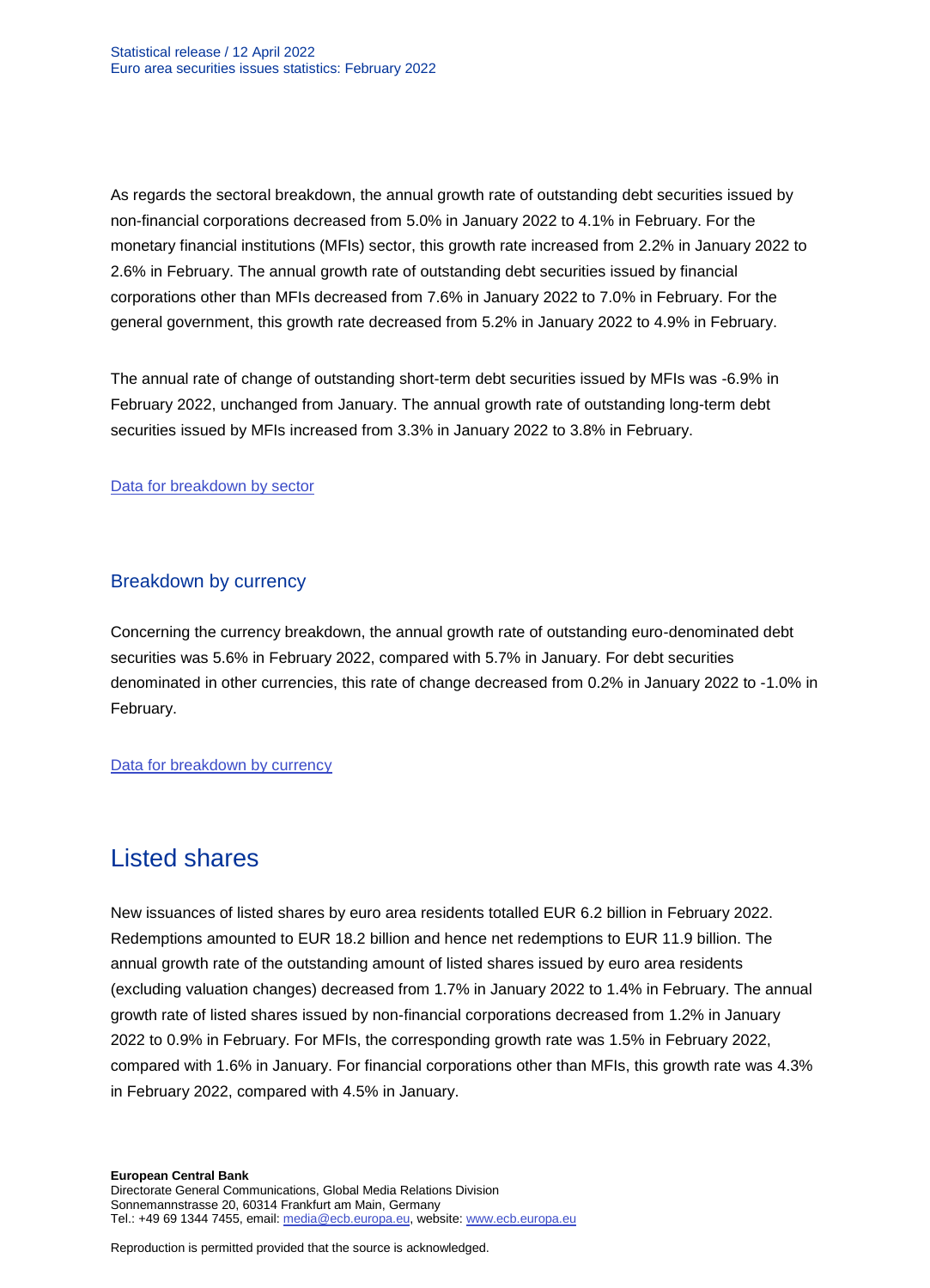### **Chart 2**



Listed shares issued by euro area residents

The market value of the outstanding amount of listed shares issued by euro area residents totalled EUR 9,320.1 billion at the end of February 2022. Compared with EUR 8,654.5 billion at the end of February 2021, this represents an annual increase of 7.7% in the value of the stock of listed shares in February 2022, down from 18.4% in January.

### [Data for listed shares](http://sdw.ecb.europa.eu/browseSelection.do?type=series&q=SEC.M.I8.1000.F51100.M.2.Z01.E.Z%2cSEC.M.I8.1000.F51100.M.3.Z01.E.Z%2cSEC.M.I8.1000.F51100.M.4.Z01.E.Z%2cSEC.M.I8.1000.F51100.M.I.Z01.A.Z%2cSEC.M.I8.1100.F51100.M.I.Z01.A.Z%2cSEC.M.I8.1220.F51100.M.I.Z01.A.Z%2cSEC.M.I8.1235.F51100.M.I.Z01.A.Z%2cSEC.M.I8.1000.F51100.M.1.Z01.E.Z&node=SEARCHRESULTS&ec=&oc=&rc=&cv=&pb=&dc=&df=)

**For queries, please use the** [Statistical information request](https://ecb-registration.escb.eu/statistical-information) **form.**

**Notes:**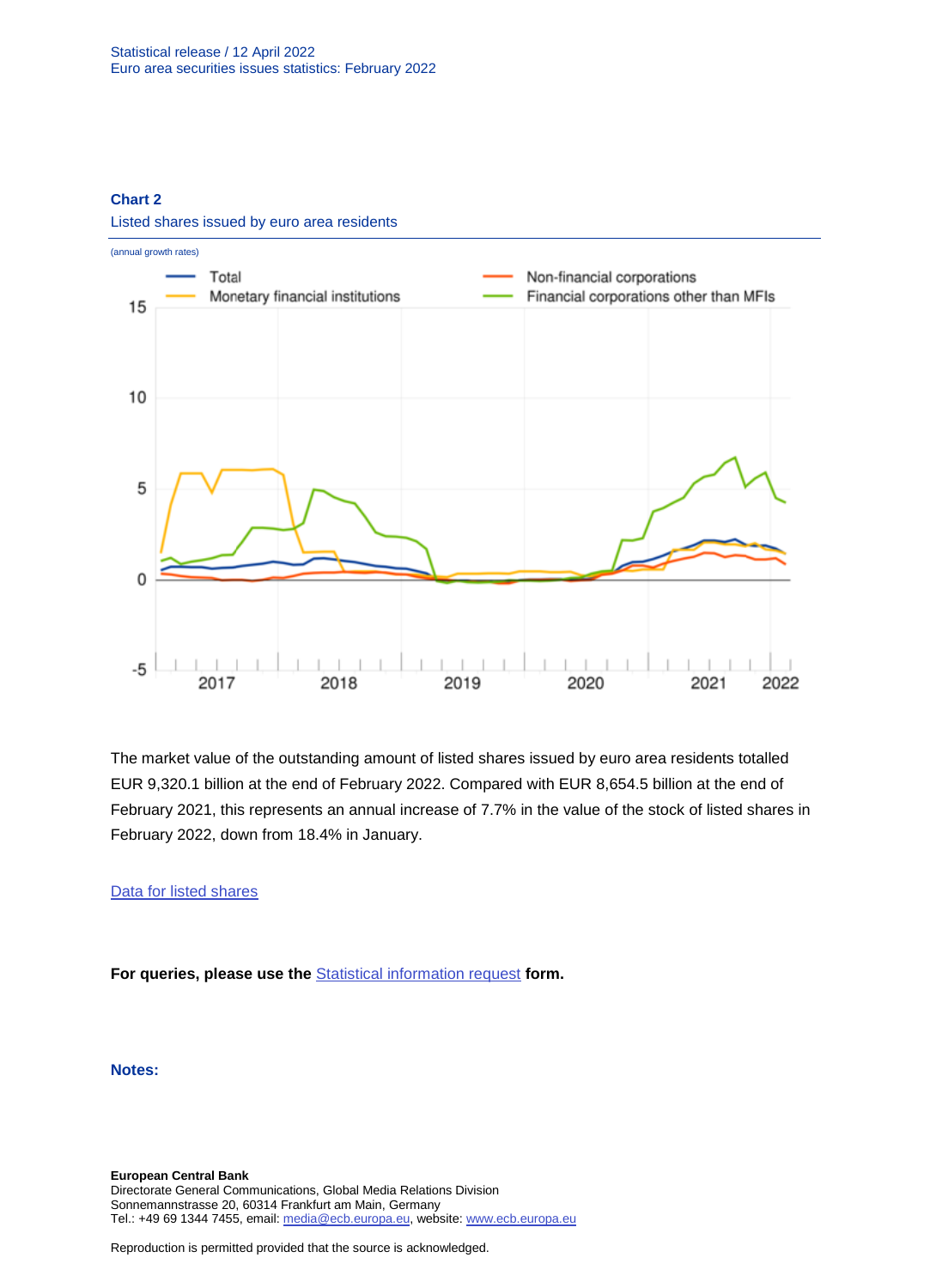- Unless otherwise indicated, data relate to non-seasonally adjusted statistics. In addition to the developments for February 2022, this statistical release incorporates minor revisions to the data for previous periods. The annual growth rates are based on financial transactions that occur when an institutional unit incurs or redeems liabilities, they are not affected by the impact of any other changes which do not arise from transactions.
- Hyperlinks in the main body of the statistical release and in annex tables lead to data that may change with subsequent releases as a result of revisions. Figures shown in annex tables are a snapshot of the data as at the time of the current release.
- The next statistical release on euro area securities issues will be published on 12 May 2022.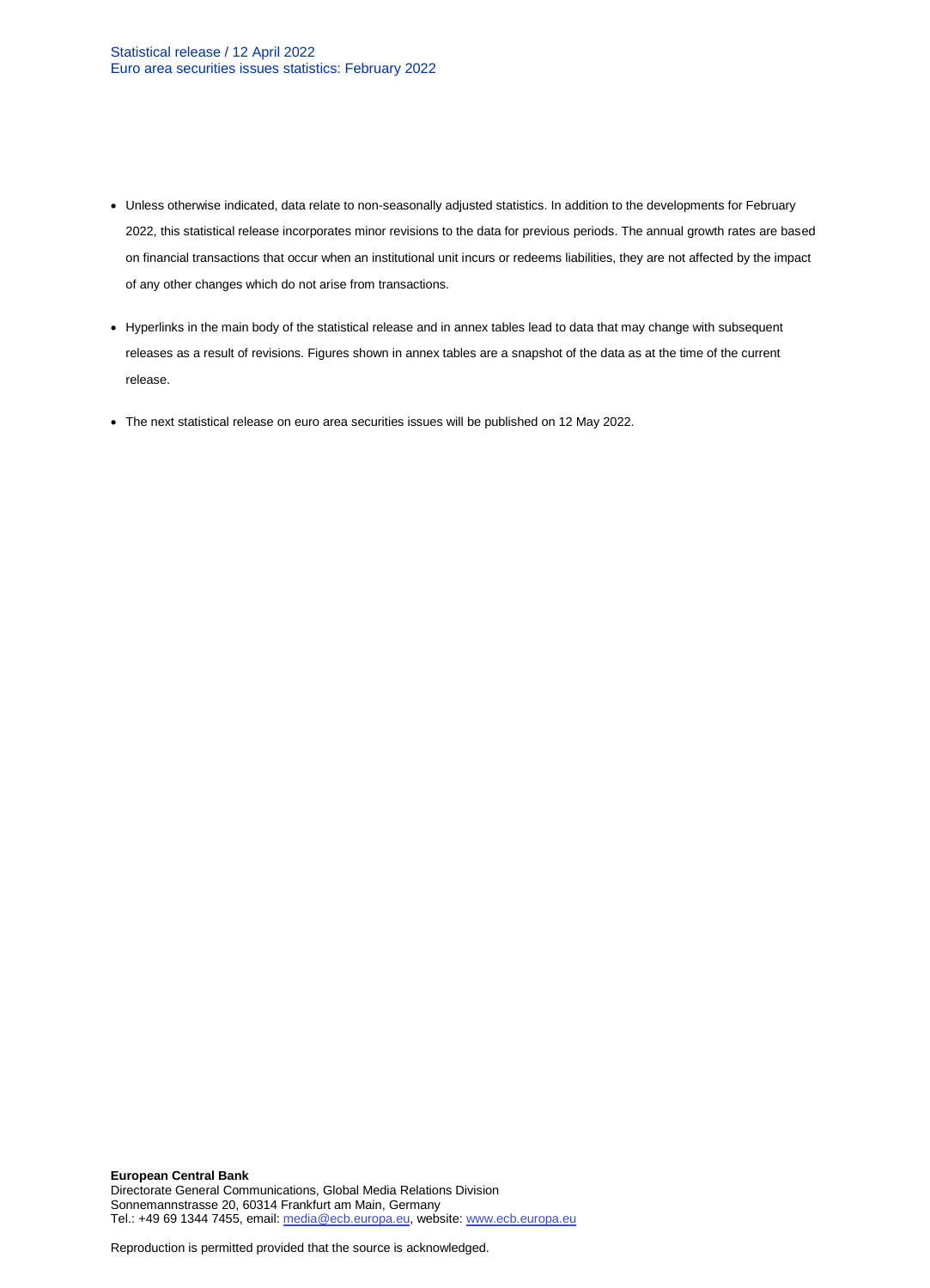### Euro area securities issues statistics



Chart 1: Annual growth rates of debt securities issued by euro area residents, by original maturity (percentage changes)

Source: ECB securities issues statistics.

### Chart 2: Annual growth rates of debt securities issued by euro area residents, by sector (percentage changes)



Source: ECB securities issues statistics.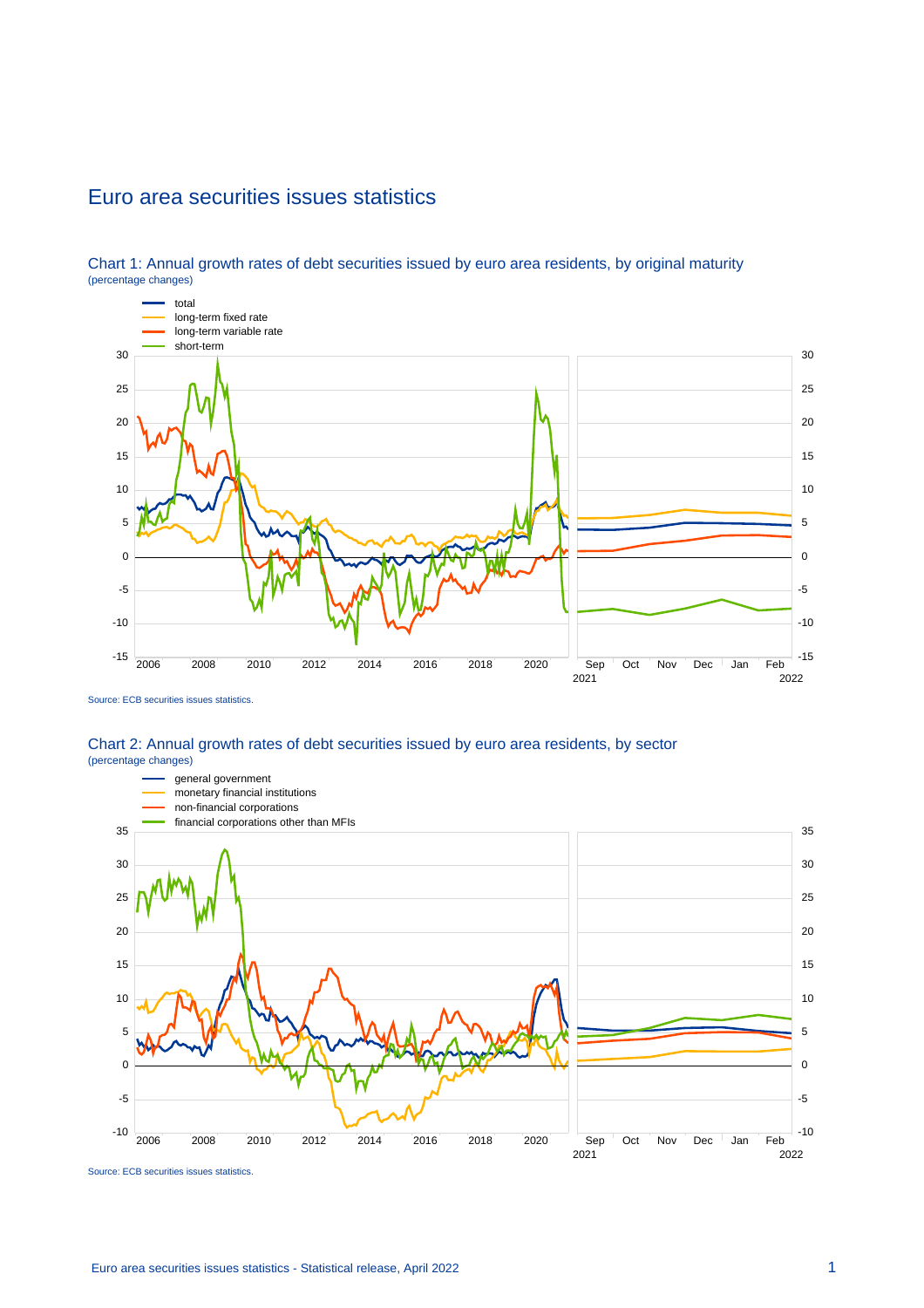# Euro Area Securities Issues Statistics Press Release



### Chart 3: Annual growth rates of listed shares issued by euro area residents, by sector (percentage changes)

Source: ECB securities issues statistics.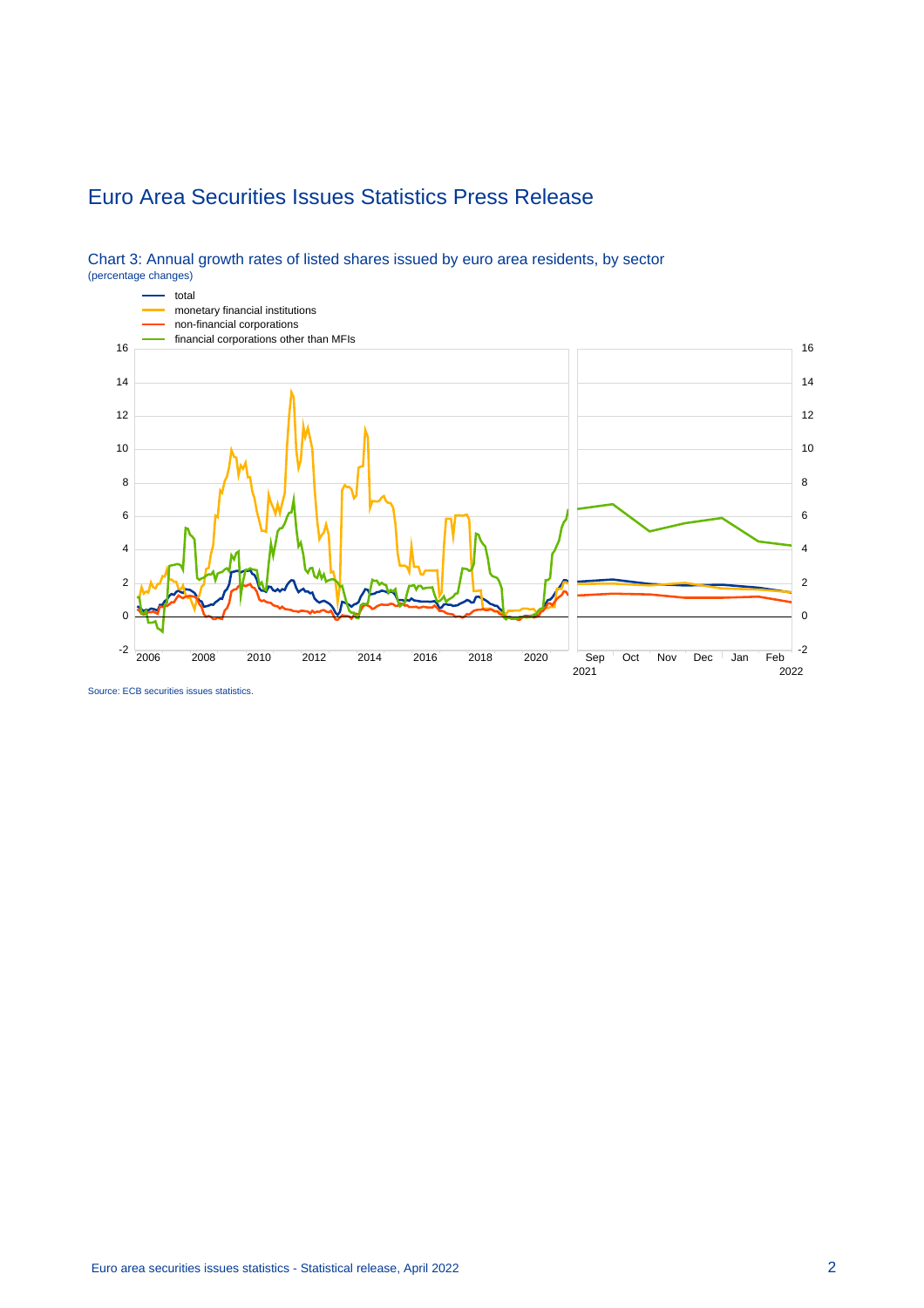#### Table 1: Debt securities issued by euro area residents, by currency and original maturity 1) (EUR billions; nominal values)

|                          | Amounts<br>outstand<br>ing | <b>issues</b> | Gross Redemp<br>tions    | <b>Net</b><br><b>issues</b> | Amounts<br>outstand-<br>ing | Gross<br><b>issues</b> | Redemp-<br>tions | <b>Net</b><br><b>issues</b> | <b>Amounts</b><br>outstand-<br>ına | <b>Gross</b><br>issues | Redemp-<br>tions | <b>Net</b><br><b>issues</b> | Annual growth rates of outstanding amounts <sup>4)</sup> |        |            |                        |            |            |              |              |              |              |              |              |         |
|--------------------------|----------------------------|---------------|--------------------------|-----------------------------|-----------------------------|------------------------|------------------|-----------------------------|------------------------------------|------------------------|------------------|-----------------------------|----------------------------------------------------------|--------|------------|------------------------|------------|------------|--------------|--------------|--------------|--------------|--------------|--------------|---------|
|                          | Feb. 2021                  |               | Mar. 2021 - Feb. 2022 3) |                             |                             | Jan. 2022              |                  |                             | Feb. 2022                          |                        |                  |                             | 2020                                                     | 2021   | 2021<br>Q1 | 2021<br>Q <sub>2</sub> | 2021<br>Q3 | 2021<br>Q4 | 2021<br>Sep. | 2021<br>Oct. | 2021<br>Nov. | 2021<br>Dec. | 2022<br>Jan. | 2022<br>Feb. |         |
| Total<br>of which        | 19.096.5                   | 137.2         | 710.1                    | 635.1                       | 75.0                        | 20,112.8               | 797.8            | 675.9                       | 122.0                              | 20,206.0               | 688.2            | 588.9                       | 99.3                                                     | 5.9    | 5.7        | 7.7                    | 6.3        | 4.3        | 4.7          | 4.1          | 4.4          | 5.1          | 5.1          | 4.9          | 4.7     |
| in euro                  | 16,568.                    | 130.7         | 495.6                    | 418.1                       | 77.5                        | 17.409.7               | 549.1            | 457.8                       | 91.4                               | 17,528.3               | 468.4            | 343.1                       | 125.3                                                    | 6.8    | 6.6        | 9.1                    | 7.2        | 4.9        | 5.3          | 4.7          | 5.0          | 5.6          | 5.8          | 5.7          | 5.6     |
| in other currencies      | 2.528.3                    | 6.5           | 214.6                    | 217.1                       | $-2.5$                      | 2,703.1                | 248.7            | 218.1                       | 30.6                               | 2,677.7                | 219.7            | 245.7                       | $-26.0$                                                  | 0.5    | 0.3        | $-0.9$                 | 0.8        | 0.3        | 0.8          | 0.4          | 0.5          | 1.5          | 0.5          | 0.2          | $-1.0$  |
| Short-term<br>of which   | 1.547.5                    | $-36.7$       | 426.5                    | 436.6                       | $-10.1$                     | 1,490.0                | 447.7            | 427.4                       | 20.3                               | 8.034,1                | 407.3            | 436.9                       | $-29.5$                                                  | 15.4   | $-0.5$     | 15.1                   | 1.9        | $-8.0$     | $-7.8$       | $-7.8$       | $-8.6$       | $-7.7$       | $-6.4$       | $-8.0$       | $-7.7$  |
| in euro                  | 1.080.5                    | $-24.3$       | 254.5                    | 259.1                       | $-4.5$                      | 1,045.0                | 263.3            | 248.0                       | 15.3                               | 1,031.5                | 219.2            | 233.9                       | $-14.7$                                                  | 17.9   | $-0.8$     | 20.8                   | 0.1        | $-10.9$    | $-7.8$       | $-10.7$      | $-8.5$       | $-6.8$       | $-5.3$       | $-5.8$       | $-5.0$  |
| in other currencies      | 467.0                      | $-12.4$       | 171.9                    | 177.5                       | $-5.6$                      | 445.0                  | 184.3            | 179.4                       | 4.9                                | 429.2                  | 188.1            | 203.0                       | $-14.9$                                                  | 10.1   | 0.6        | 4.3                    | 6.5        | $-0.3$     | $-7.6$       | $-0.4$       | $-8.7$       | $-9.6$       | $-8.7$       | $-12.9$      | $-13.5$ |
| Long-term 2)<br>of which | 17.549.0                   | 173.9         | 283.7                    | 198.6                       | 85.1                        | 18,622.8               | 350.1            | 248.4                       | 101.7                              | 18.745.3               | 280.8            | 152.0                       | 128.9                                                    | 5.1    | 6.3        | 7.1                    | 6.7        | 5.5        | 5.9          | 5.2          | 5.6          | 6.3          | 6.1          | 6.1          | 5.8     |
| in euro                  | 15.487.6                   | 155.0         | 241.0                    | 159.0                       | 82.0                        | 16,364.7               | 285.8            | 209.7                       | 76.1                               | 16,496.8               | 249.2            | 109.2                       | 140.0                                                    | 6.1    | 7.1        | 8.4                    | 7.7        | 6.2        | 6.3          | 5.9          | 6.0          | 6.6          | 6.6          | 6.5          | 6.3     |
| in other currencies      | 2.061.4                    | 18.9          | 42.6                     | 39.6                        | 3.1                         | 2,258.1                | 64.4             | 38.7                        | 25.7                               | 2,248.5                | 31.6             | 42.8                        | $-11.1$                                                  | $-1.4$ | 0.2        | $-2.1$                 | $-0.4$     | 0.5        | 2.8          | 0.6          | 2.7          | 4.1          | 2.6          | 3.2          | 1.8     |
| of which fixed rate      | 13.562.1                   | 154.3         | 200.2                    | 130.0                       | 70.1                        | 14,395.6               | 274.5            | 184.3                       | 90.1                               | 14.506.2               | 188.8            | 81.0                        | 107.8                                                    | 5.9    | 6.8        | 7.8                    | 7.1        | 6.0        | 6.5          | 5.9          | 6.3          | 7.1          | 6.6          | 6.6          | 6.2     |
| in euro                  | 12.087.6                   | 136.7         | 169.2                    | 102.2                       | 66.9                        | 12,762.5               | 227.6            | 158.3                       | 69.3                               | 12,886.1               | 169.6            | 47.8                        | 121.8                                                    | 7.1    | 7.7        | 9.3                    | 8.1        | 6.6        | 6.8          | 6.4          | 6.5          | 7.1          | 6.9          | 6.8          | 6.6     |
| in other currencies      | 1.474.5                    | 17.6          | 31.0                     | 27.8                        | 3.2                         | 1,633.2                | 46.9             | 26.0                        | 20.9                               | 1,620.1                | 19.2             | 33.2                        | $-14.0$                                                  | $-2.6$ | 0.6        | $-3.0$                 | $-0.3$     | 1.4        | 4.5          | 1.3          | 4.4          | 6.3          | 4.1          | 4.7          | 2.6     |
| of which variable rate   | 3.083.4                    | 22.0          | 54.8                     | 47.1                        | 7.7                         | 3,215.5                | 40.0             | 50.3                        | $-10.3$                            | 3,218.8                | 55.8             | 42.4                        | 13.4                                                     | $-1.1$ | 1.2        | 0.4                    | 1.2        | 0.9        | 2.2          | 0.9          | 1.9          | 2.5          | 3.2          | 3.3          | 3.0     |
| in euro                  | 2,728.8                    | 19.2          | 48.5                     | 40.1                        | 8.4                         | 2,851.2                | 31.8             | 42.0                        | $-10.3$                            | 2,856.5                | 52.2             | 36.7                        | 15.5                                                     | $-0.6$ | 2.0        | 1.2                    | 2.3        | 1.8        | 2.8          | 1.6          | 2.6          | 3.1          | 3.9          | 3.8          | 3.6     |
| in other currencies      | 354.6                      | 2.8           | 6.3                      | 6.9                         | $-0.6$                      | 364.3                  | 8.2              | 8.3                         | $-0.1$                             | 362.3                  | 3.6              | 5.7                         | $-2.7$                                                   | -4.3   | $-5.4$     | $-5.6$                 | $-6.8$     | $-6.1$     | $-2.8$       | -4.4         | $-3.3$       | $-2.2$       | $-1.5$       | $-0.8$       | $-2.1$  |

Source: ECB securities issues statistics.

1) "Short-term" debt securities comprise securities that have an original maturity of one year or less, even if they are issued under longer-term facilities. Debt securities with a longer original maturity, with optional m away, the latest of which is more than one year away, or with indefinite maturity dates are classified as "long-term".

2) The residual difference between total long-term debt securities and fixed and variable rate long-term debt securities consists of zero coupon bonds and revaluation effects.

3) Monthly averages of the transactions during this period.

4) Annual growth rates are based on financial transactions that occur when an institutional unit incurs or redeems liabilities. The annual growth rates therefore exclude the impact of reclassifications, revaluations, excha not arise from transactions.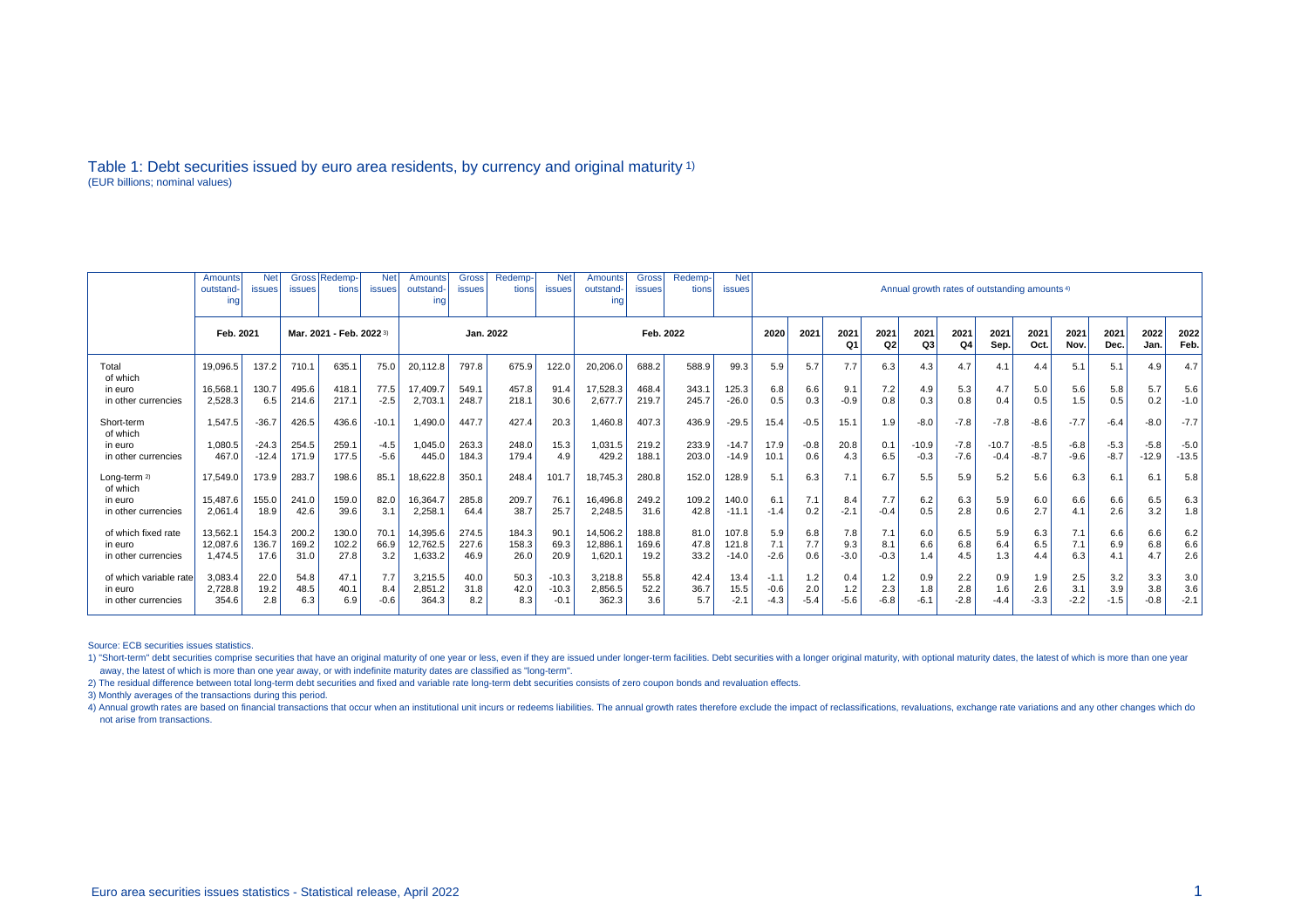|                                                                                         | Amounts<br>outstand<br>ing  | Net<br>issues             | <b>Gross</b><br><b>issues</b> | Redemp-<br>tions                   | <b>Net</b><br><b>issues</b> | Amounts<br>outstand<br>ing  | <b>Gross</b><br>issues  | Redemp<br>tions        | <b>Net</b><br>issues    | Amounts<br>outstand<br>ing  | <b>Gross</b><br><b>issues</b> | Redemp<br>tions        | <b>Net</b><br>issues   | Annual growth rates of outstanding amounts <sup>4)</sup> |                        |                        |                      |                        |                        |                        |                        |                       |                       |                       |                       |
|-----------------------------------------------------------------------------------------|-----------------------------|---------------------------|-------------------------------|------------------------------------|-----------------------------|-----------------------------|-------------------------|------------------------|-------------------------|-----------------------------|-------------------------------|------------------------|------------------------|----------------------------------------------------------|------------------------|------------------------|----------------------|------------------------|------------------------|------------------------|------------------------|-----------------------|-----------------------|-----------------------|-----------------------|
|                                                                                         | Feb. 2021                   |                           |                               | Mar. 2021 - Feb. 2022 <sup>3</sup> |                             | Jan. 2022                   |                         |                        | Feb. 2022               |                             |                               |                        | 2020                   | 2021                                                     | 2021<br>Q <sub>1</sub> | 2021<br>Q <sub>2</sub> | 2021<br>Q3           | 2021<br>Q4             | 2021<br>Sep.           | 2021<br>Oct.           | 2021<br>Nov.           | 2021<br>Dec.          | 2022<br>Jan.          | 2022<br>Feb.          |                       |
| Total                                                                                   | 19.096.5                    | 137.2                     | 710.1                         | 635.1                              | 75.0                        | 20.112.8                    | 797.8                   | 675.9                  | 122.0                   | 20.206.0                    | 688.2                         | 588.9                  | 99.3                   | 5.9                                                      | 5.7                    | 7.7                    | 6.3                  | 4.3                    | 4.7                    | 4.1                    | 4.4                    | 5.1                   | 5.1                   | 4.9                   | 4.7                   |
| <b>MFIs</b><br>Short-term<br>Long-term<br>of which                                      | 4,380.8<br>476.9<br>3,903.9 | $-9.2$<br>$-17.1$<br>7.9  | 268.7<br>202.5<br>66.2        | 259.2<br>205.3<br>53.9             | 9.4<br>$-2.9$<br>12.3       | 4,564.0<br>481.0<br>4,082.9 | 309.7<br>198.9<br>110.8 | 272.8<br>181.6<br>91.2 | 36.9<br>17.3<br>19.6    | 4,571.1<br>463.8<br>4.107.3 | 268.1<br>191.3<br>76.8        | 259.3<br>208.0<br>51.3 | 8.8<br>$-16.7$<br>25.5 | 3.0<br>$-5.5$<br>4.2                                     | 0.8<br>$-8.8$<br>2.2   | 0.6<br>$-15.6$<br>3.0  | 0.6<br>$-9.1$<br>1.9 | 0.5<br>$-5.9$<br>1.3   | 1.7<br>$-3.6$<br>2.4   | 1.0<br>$-2.8$<br>1.5   | 1.4<br>$-5.4$<br>2.2   | 2.2<br>$-2.4$<br>2.8  | 2.2<br>$-3.3$<br>2.8  | 2.2<br>$-6.9$<br>3.3  | 2.6<br>$-6.9$<br>3.8  |
| Fixed rate<br>Variable rate                                                             | 2,903.8<br>871.1            | 6.1<br>$-0.2$             | 44.6<br>17.5                  | 34.2<br>15.6                       | 10.4<br>1.8                 | 3,027.8<br>922.7            | 89.8<br>15.3            | 68.3<br>19.2           | 21.4<br>$-3.9$          | 3,044.3<br>930.6            | 51.5<br>21.2                  | 34.3<br>13.3           | 17.2<br>7.9            | 7.2<br>$-2.5$                                            | 3.3<br>$-1.6$          | 4.6<br>$-2.0$          | 3.0<br>$-1.9$        | 2.2<br>$-2.1$          | 3.2<br>$-0.4$          | 2.4<br>$-1.9$          | 3.2<br>$-1.1$          | 3.7<br>0.3            | 3.3<br>1.4            | 3.9<br>1.6            | 4.3<br>2.5            |
| Non-MFI corporations<br>of which                                                        | 4,931.0                     | 41.3                      | 180.4                         | 155.1                              | 25.3                        | 5,328.8                     | 188.2                   | 169.7                  | 18.6                    | 5,335.0                     | 155.3                         | 145.8                  | 9.6                    | 5.7                                                      | 5.2                    | 5.6                    | 5.3                  | 4.4                    | 5.7                    | 4.4                    | 5.2                    | 6.5                   | 6.3                   | 6.8                   | 6.1                   |
| <b>Financial corporations</b><br>other than MFIs<br>Short-term<br>Long-term<br>of which | 3,378.0<br>144.5<br>3,233.5 | 33.0<br>3.8<br>29.2       | 125.7<br>47.3<br>78.4         | 105.7<br>47.2<br>58.5              | 19.9<br>0.1<br>19.8         | 3.678.5<br>151.9<br>3,526.6 | 131.3<br>56.3<br>75.1   | 118.8<br>50.3<br>68.6  | 12.5<br>6.0<br>6.5      | 3,692.6<br>150.3<br>3,542.3 | 115.7<br>47.0<br>68.6         | 100.8<br>49.5<br>51.3  | 14.8<br>$-2.5$<br>17.3 | 4.2<br>$-5.1$<br>4.7                                     | 4.7<br>$-3.7$<br>5.1   | 3.3<br>$-7.3$<br>3.9   | 4.6<br>$-2.8$<br>5.0 | 4.7<br>0.3<br>4.9      | 6.2<br>-4.5<br>6.7     | 4.6<br>$-5.7$<br>5.1   | 5.7<br>$-6.0$<br>6.2   | 7.2<br>$-3.5$<br>7.7  | 6.9<br>$-2.4$<br>7.3  | 7.6<br>5.2<br>7.7     | 7.0<br>0.7<br>7.3     |
| <b>Fixed rate</b><br>Variable rate                                                      | 1,651.3<br>1,252.6          | 17.1<br>12.7              | 40.2<br>27.0                  | 26.7<br>22.7                       | 13.4<br>4.3                 | 1.832.6<br>1,318.5          | 45.2<br>16.4            | 33.9<br>27.2           | 11.4<br>$-10.9$         | 1.844.4<br>1,316.2          | 35.9<br>19.0                  | 23.3<br>19.2           | 12.6<br>$-0.2$         | 5.1<br>0.4                                               | 5.0<br>2.5             | 1.8<br>1.6             | 3.7<br>2.3           | 5.4<br>1.7             | 9.0<br>4.4             | 6.7<br>2.7             | 8.5<br>4.1             | 10.7<br>5.1           | 9.2<br>5.4            | 10.0<br>5.2           | 9.6<br>4.1            |
| Non-financial<br>corporations<br>Short-term<br>Long-term<br>of which                    | 1,553.0<br>102.6<br>1,450.4 | 8.3<br>2.5<br>5.8         | 54.7<br>35.8<br>18.9          | 49.3<br>35.9<br>13.4               | 5.4<br>$-0.1$<br>5.5        | 1,650.3<br>100.6<br>1,549.7 | 56.9<br>42.5<br>14.4    | 50.8<br>36.0<br>14.8   | 6.0<br>6.4<br>$-0.4$    | 1,642.4<br>102.2<br>1,540.2 | 39.7<br>32.5<br>7.1           | 44.9<br>31.1<br>13.8   | -5.3<br>1.4<br>$-6.7$  | 9.5<br>7.6<br>9.6                                        | 6.5<br>$-13.3$<br>8.2  | 11.4<br>$-2.7$<br>12.5 | 7.0<br>-18.8<br>9.3  | 3.7<br>$-18.2$<br>5.5  | 4.5<br>-11.9<br>5.8    | 3.8<br>$-12.7$<br>5.1  | 4.1<br>-9.9<br>5.2     | 4.9<br>$-16.8$<br>6.7 | 5.1<br>$-4.4$<br>5.7  | 5.0<br>$-0.2$<br>5.4  | 4.1<br>$-1.3$<br>4.5  |
| Fixed rate<br>Variable rate                                                             | 1,312.3<br>109.0            | 6.1<br>$-0.4$             | 16.1<br>2.3                   | 11.2<br>1.9                        | 4.9<br>0.4                  | 1.402.8<br>115.9            | 10.8<br>3.5             | 11.0<br>2.0            | $-0.2$<br>1.4           | 1.396.6<br>112.6            | 5.2<br>1.9                    | 9.9<br>3.8             | $-4.8$<br>$-1.9$       | 10.9<br>$-3.1$                                           | 7.9<br>6.3             | 13.1<br>2.5            | 8.8<br>7.9           | 4.6<br>9.2             | 5.5<br>5.7             | 4.4<br>8.3             | 4.8<br>5.3             | 6.6<br>5.2            | 5.6<br>4.9            | 5.3<br>5.8            | 4.4<br>4.4            |
| General government<br>of which                                                          | 9.784.6                     | 105.1                     | 261.1                         | 220.8                              | 40.3                        | 10,220.0                    | 299.9                   | 233.4                  | 66.5                    | 10,299.9                    | 264.7                         | 183.8                  | 81.0                   | 7.5                                                      | 8.4                    | 12.6                   | 9.7                  | 6.1                    | 5.5                    | 5.3                    | 5.3                    | 5.7                   | 5.8                   | 5.2                   | 4.9                   |
| Central government<br>Short-term<br>Long-term<br>of which                               | 8.911.5<br>702.5<br>8.209.1 | 100.1<br>$-15.7$<br>115.8 | 213.1<br>104.3<br>108.8       | 175.1<br>109.6<br>65.5             | 38.0<br>$-5.3$<br>43.3      | 9.309.4<br>650.4<br>8,658.9 | 240.5<br>105.7<br>134.8 | 191.7<br>125.0<br>66.7 | 48.8<br>$-19.3$<br>68.1 | 9.389.4<br>641.5<br>8.747.9 | 216.2<br>98.0<br>118.2        | 135.5<br>106.8<br>28.7 | 80.7<br>$-8.8$<br>89.6 | 6.9<br>41.9<br>4.8                                       | 7.9<br>9.7<br>7.7      | 11.5<br>61.2<br>8.6    | 9.1<br>17.0<br>8.5   | 5.8<br>$-8.0$<br>7.0   | 5.5<br>$-8.9$<br>6.8   | 5.0<br>$-9.5$<br>6.4   | 5.3<br>$-9.5$<br>6.7   | 5.7<br>$-9.0$<br>7.1  | 5.9<br>$-6.7$<br>7.0  | 5.4<br>$-9.8$<br>6.7  | 5.1<br>$-9.0$<br>6.3  |
| <b>Fixed rate</b><br>Variable rate                                                      | 7,015.3<br>779.9            | 108.4<br>11.1             | 88.4<br>7.6                   | 52.4<br>5.3                        | 36.0<br>2.3                 | 7,387.0<br>801.1            | 113.8<br>4.6            | 64.7<br>1.1            | 49.1<br>3.5             | 7,471.8<br>802.7            | 86.7<br>13.2                  | 7.7<br>5.1             | 78.9<br>8.1            | 4.3<br>$-0.1$                                            | 7.5<br>3.5             | 8.4<br>2.7             | 8.2<br>3.9           | 6.9<br>3.9             | 6.8<br>3.3             | 6.3<br>2.4             | 6.6<br>3.8             | 7.1<br>2.8            | 7.0<br>4.1            | 6.7<br>4.0            | 6.2<br>3.6            |
| Other general<br>government<br>Short-term<br>Long-term<br>of which                      | 873.1<br>121.0<br>752.1     | 5.0<br>$-10.3$<br>15.3    | 48.0<br>36.7<br>11.4          | 45.7<br>38.5<br>7.2                | 2.3<br>$-1.9$<br>4.2        | 910.7<br>106.1<br>804.6     | 59.4<br>44.4<br>15.0    | 41.7<br>34.6<br>7.1    | 17.7<br>9.8<br>7.9      | 910.6<br>103.0<br>807.6     | 48.5<br>38.5<br>10.0          | 48.3<br>41.4<br>6.8    | 0.3<br>$-2.9$<br>3.2   | 14.5<br>101.7<br>6.2                                     | 13.6<br>3.5<br>15.3    | 25.1<br>75.0<br>19.2   | 16.1<br>7.3<br>17.7  | 9.5<br>$-15.6$<br>14.9 | 5.8<br>$-17.6$<br>10.2 | 8.6<br>$-14.6$<br>13.5 | 5.6<br>$-17.7$<br>10.2 | 5.3<br>$-16.8$<br>9.3 | 4.5<br>$-22.6$<br>9.1 | 3.7<br>$-22.6$<br>8.5 | 3.2<br>$-18.3$<br>6.7 |
| <b>Fixed rate</b><br>Variable rate                                                      | 679.5<br>70.8               | 16.6<br>$-1.2$            | 10.9<br>0.4                   | 5.5<br>1.6                         | 5.4<br>$-1.2$               | 745.4<br>57.3               | 14.8<br>0.2             | 6.4<br>0.7             | 8.4<br>$-0.6$           | 749.0<br>56.7               | 9.5<br>0.5                    | 5.7<br>1.0             | 3.7<br>$-0.5$          | 9.3<br>$-12.4$                                           | 19.8<br>$-17.8$        | 24.6<br>$-15.7$        | 22.4<br>$-15.7$      | 19.3<br>$-18.4$        | 14.0<br>$-21.8$        | 17.6<br>$-19.3$        | 13.9<br>$-21.7$        | 13.0<br>$-22.5$       | 12.8<br>$-22.9$       | 11.7<br>$-20.9$       | 9.5<br>$-20.2$        |

#### Table 2: Debt securities issued by euro area residents in all currencies, by issuing sector 1) and maturity 2) (EUR billions; nominal values)

Source: ECB securities issues statistics.

1) Corresponding ESA 2010 sector codes: "MFIs" (including the Eurosystem) comprises the ECB and the national central banks of the euro area (S.121), as well as deposit-taking corporations except the central bank (S.122); " comprises other financial intermediaries, except insurance corporations and pension funds (S.125), financial auxiliaries (S.126), captive financial institutions and money lenders (S.127) and insurance corporations (S.128); "central government" (S.1311); "other general government" comprises state government (S.1312), local government (S.1313) and social security funds (S.1314).

2) The residual difference between total long-term debt securities and fixed and variable rate long-term debt securities consists of zero coupon bonds and revaluation effects.

3) Monthly averages of the transactions during this period.

4) Annual growth rates are based on financial transactions that occur when an institutional unit incurs or redeems liabilities. The annual growth rates therefore exclude the impact of reclassifications, revaluations, excha do not arise from transactions.